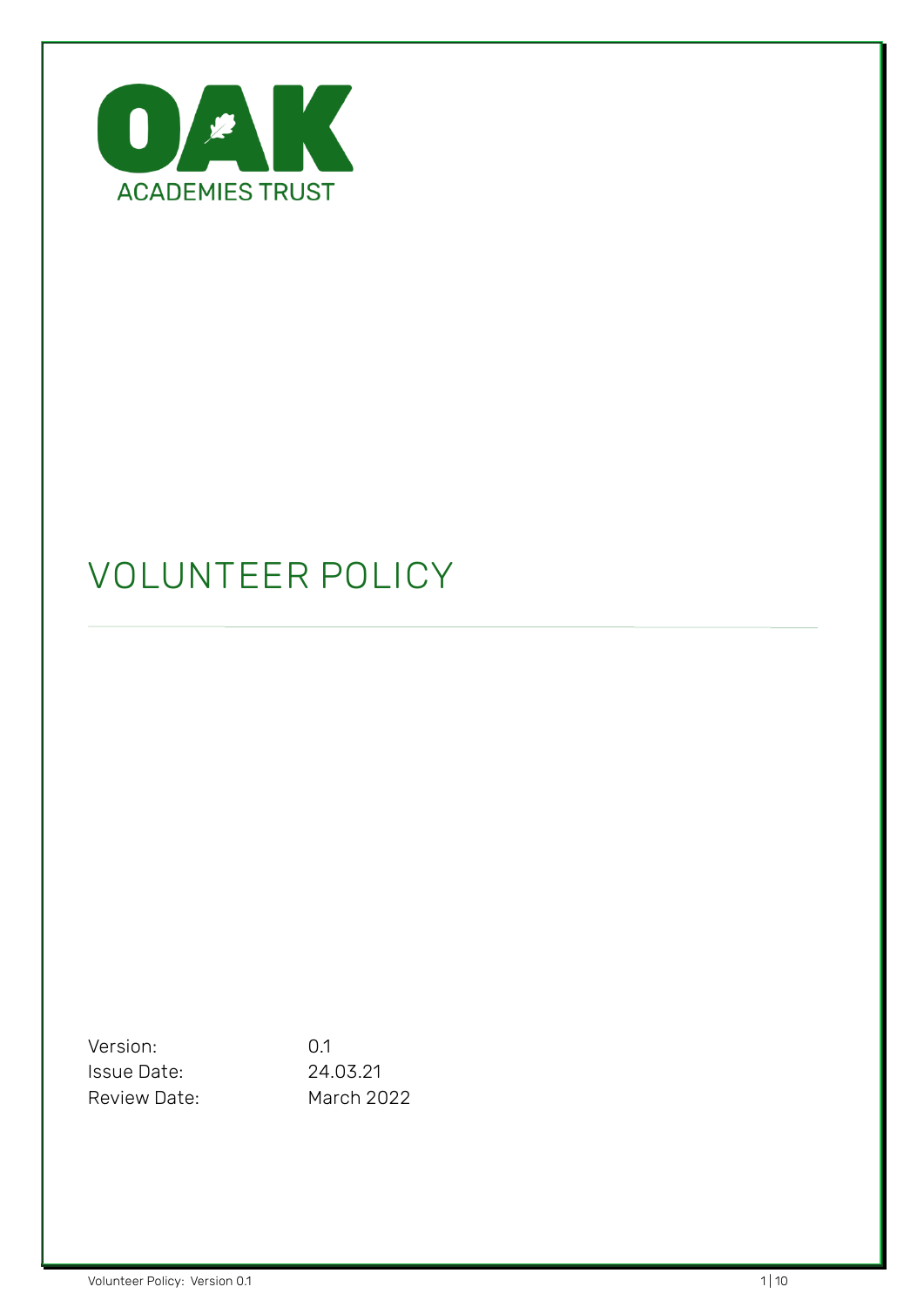#### 1. Introduction and aims

As a Trust, it is our aim to involve parents in their children's education and to develop and maintain links with the local community. In order to enrich the lives of the children in our schools, and to enable us to deliver the curriculum more effectively, we actively encourage the involvement of parents and volunteers from the community in the work of the schools.

We believe that volunteers provide a valuable contribution to the individual school's work, and that they enrich the school through the breadth of their knowledge and experience.

We are committed to using volunteers in a way that supports the school's strategic aims and vision, as well as its development plan.

The aim of this Volunteer Policy is to:

- Encourage the wider community to engage with the school, thereby enhancing the curriculum, raising achievement and promoting community cohesion.
- Ensure that volunteers support the school's vision and values and adhere to our policies.
- Provide staff, volunteers and parents with clear expectations and guidelines.
- Set a clear, fair process for recruiting and managing volunteers.

This policy has been developed in line with the Department for Education's statutory safeguarding guidance, [Keeping Children Safe in Education.](https://www.gov.uk/government/publications/keeping-children-safe-in-education--2)

#### 2. How we use volunteers

A volunteer will not be an employee of the Trust. He or she will not be engaged on a contract of employment nor on any type of contract for services. The engagement will be binding in honour only, there being no legal agreement between the organisation and the volunteer.

At the Trust schools, volunteers may:

- Hear children read
- Accompany school visits
- Work with individual children
- Work with small groups of children
- Support specific curriculum areas, such as ICT or Art
- Assist with national government initiatives

This is not an exhaustive list.

Volunteers may be:

- Members of the local governing body
- Parents
- Former pupils
- Students on work experience
- Local residents
- Friends of the school/members of the PTA

This is not an exhaustive list.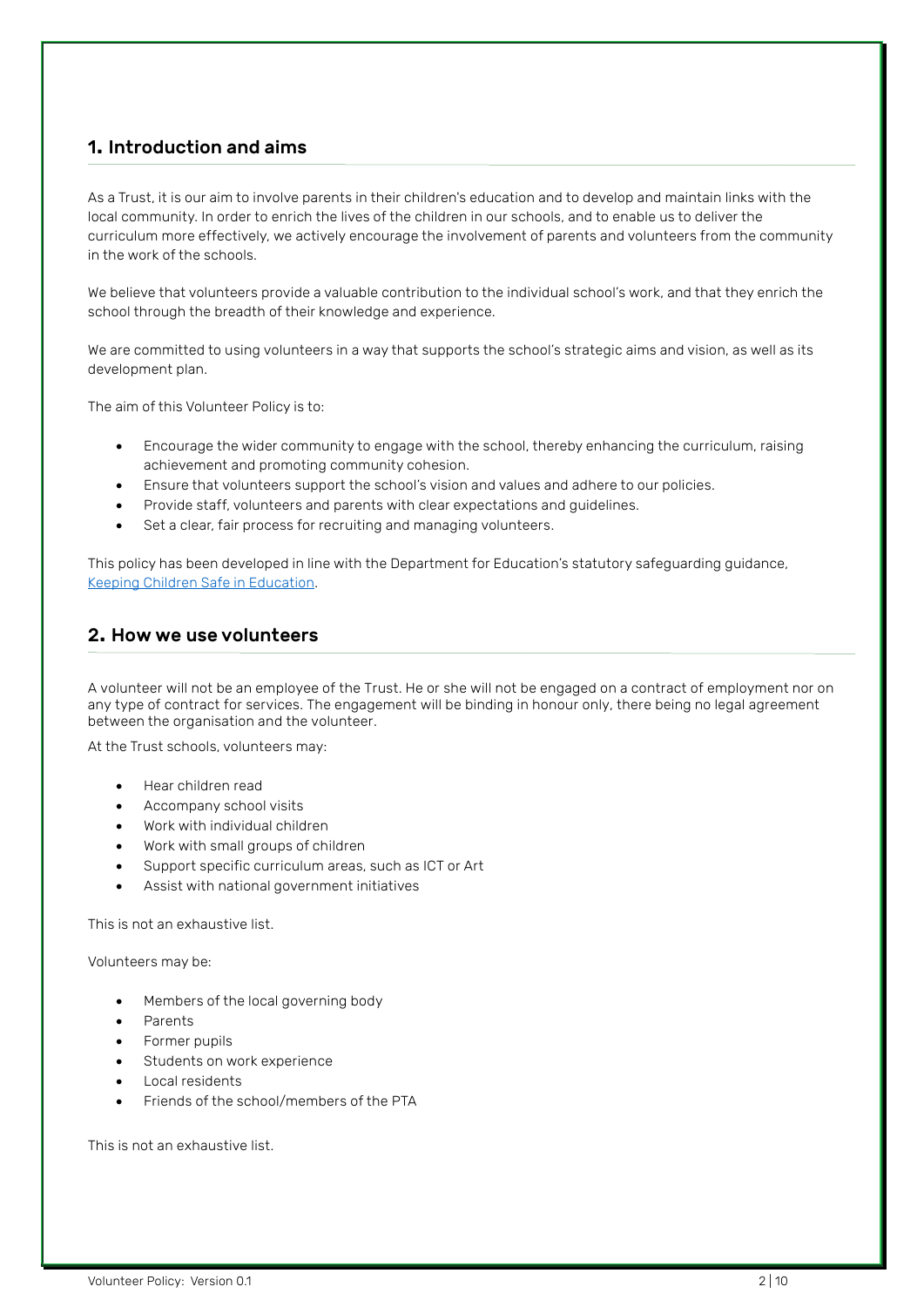Members of the local governing body working at the school in their capacity as governors (for instance, conducting school monitoring visits or attending meetings), are not covered by this policy. They are covered by the Trust's Code of Conduct for governors.

#### 3. Application process

Volunteers are appointed by the individual school. The volunteer applicant must complete a simple application form which gives permission to obtain references and a Disclosure and Barring Scheme (DBS) check - Appendix 1.

#### 4. Appointment of volunteers

The experience, qualities, skills and needs of any volunteer will be taken into account when deciding about the recruitment of a volunteer in the school. Please note, there is no guarantee that a volunteer will be found an immediate placement or any placement at all elsewhere. The placement should be mutually beneficial to the school and volunteer.

Intake of new volunteers can take up to six weeks and is dependent on the candidate and available spaces within the school.

All appointments are conditional upon the completion of an enhanced DBS check (if appropriate), satisfactory references and other appropriate safeguarding and recruitment checks, and relevant training.

Each school will ensure that volunteers are given suitable induction training at the beginning of their placement. The volunteer will be given a named contact person who will review the work undertaken by the volunteer and will assist the volunteer generally and particularly in the event of any problems occurring. Regular supervision of the volunteer will be provided as appropriate to the task undertaken and the needs of the volunteer. The volunteer's role, including status with pupils, will be made clear. Volunteers will be given opportunities to contribute their ideas and opinions about the work that they are engaged in. Volunteers will be given guidelines/training regarding child protection procedures.

The Headteacher reserves the right to terminate a volunteer placement with immediate effect at any time.

#### 5. Safeguarding

Safeguarding our pupils is of paramount importance, and our volunteers must share our commitment to child protection.

To ensure we are upholding our responsibility to keep our pupils safe, we will:

- Conduct enhanced DBS checks on volunteers who:
	- ➢ Work one-on-one with pupils unsupervised
		- ➢ Work with groups of pupils unsupervised
		- ➢ Supervise or accompany groups of pupils on overnight residential visits
- Consider the results of any DBS checks that return with unspent and spent listed convictions, and assess these on a case-by-case basis, with regard given to the nature of the conviction and the nature of the work the volunteer will be involved in
- Provide safeguarding training to all volunteers **prior** to them beginning work at the school, including ensuring that they have read and understood part 1 of Keeping Children Safe in Education.
- Require volunteers to agree and adhere to our Code of Conduct for Volunteers (see appendix 2) and to read, and adhere to, the school's /Trust's policies on:
	- ➢Safeguarding
	- ➢Use of mobile phones
	- ➢ICT and internet acceptable use
	- ➢Online safety
	- ➢Behaviour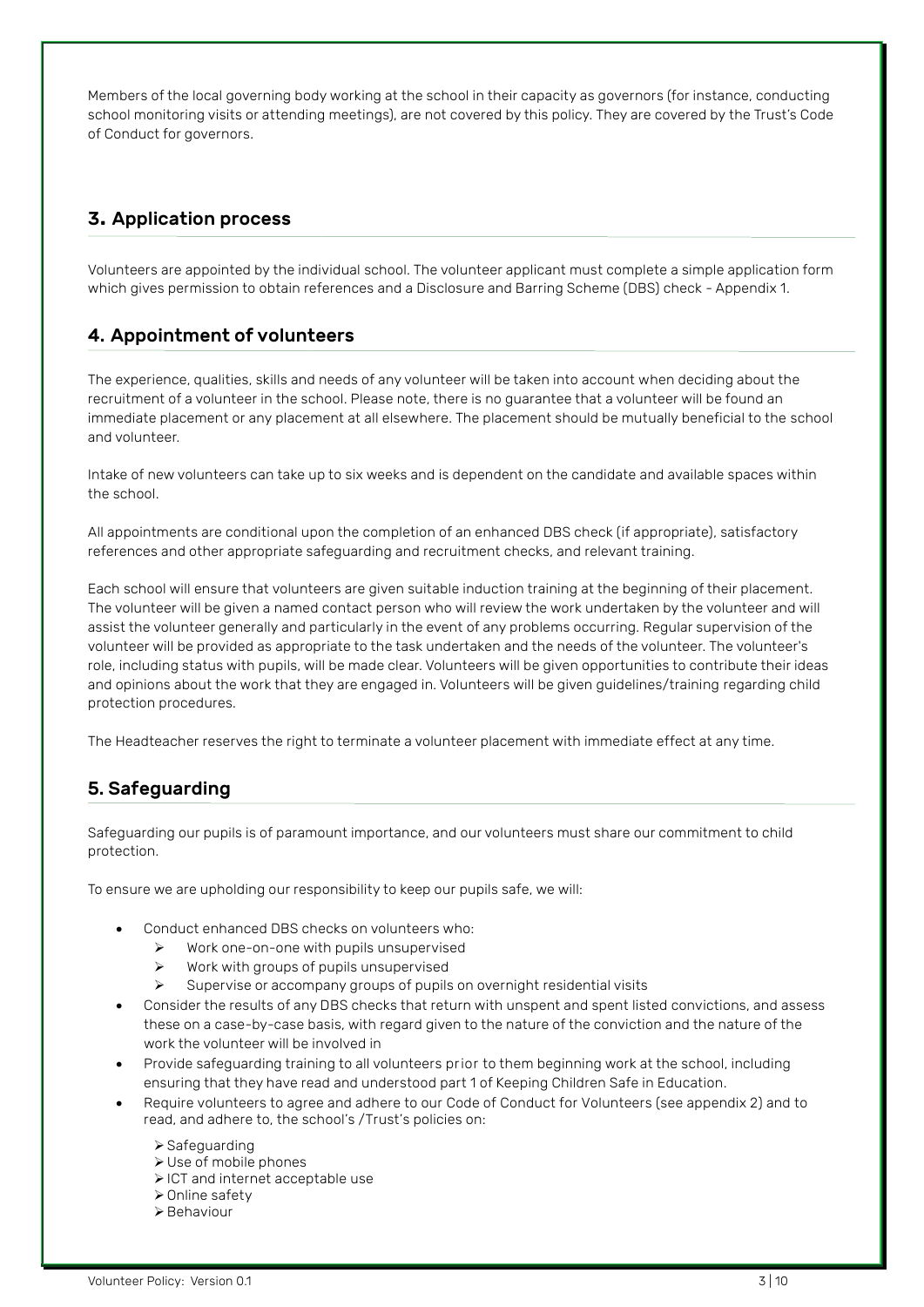- Ensure that volunteers without an enhanced DBS check are always supervised and are never left alone with pupils.
- Details of volunteers will be added to the online SCR (single central record).
- Conduct a risk assessment to determine whether a volunteer who is not working in regulated activity needs an enhanced DBS check. The risk assessment will consider:
	- $\triangleright$  The nature of the work they will be doing
	- $\triangleright$  What we know about them
	- References from employers or other voluntary roles
	- ➢ Whether the role is eligible for an enhanced DBS check

#### 6. Induction and training

Volunteers must complete appropriate training prior to beginning work at the school. Training requirements will be determined by the Headteacher, or the appropriate member of staff.

All volunteers must complete safeguarding training. Other training requirements will be based on the nature of the work the volunteer will be doing.

#### 7. Confidentiality

Information about pupils, parents and staff is confidential. Volunteers are not permitted to discuss issues related to pupils, parents or staff with those outside of the organisation.

If volunteers have concerns, they should raise these with the appropriate member of staff. They should not discuss them with pupils or parents. This does not prevent volunteers from adhering to the School's Safeguarding Policy (with regard to reporting safeguarding concerns or disclosures).

If concerns relate to safeguarding, volunteers must follow the guidance in the child protection and safeguarding policy and inform the Designated Safeguarding Lead. If concerns are related to whistleblowing, volunteers must follow the guidance in the Trust's Whistleblowing Policy.

#### 8. Conduct of volunteers

Volunteers must comply with the Code of Conduct for Volunteers set out in Appendix 2 of this policy.

#### 9. Insurance

All volunteers should be made aware of the cover provided by the individual school.

#### 10. Data protection and record keeping

Data will be processed to be in line with the requirements and protections set out in the UK General Data Protection Regulation. The Trust's Data Protection Policy explains what information we collect and why we collect it.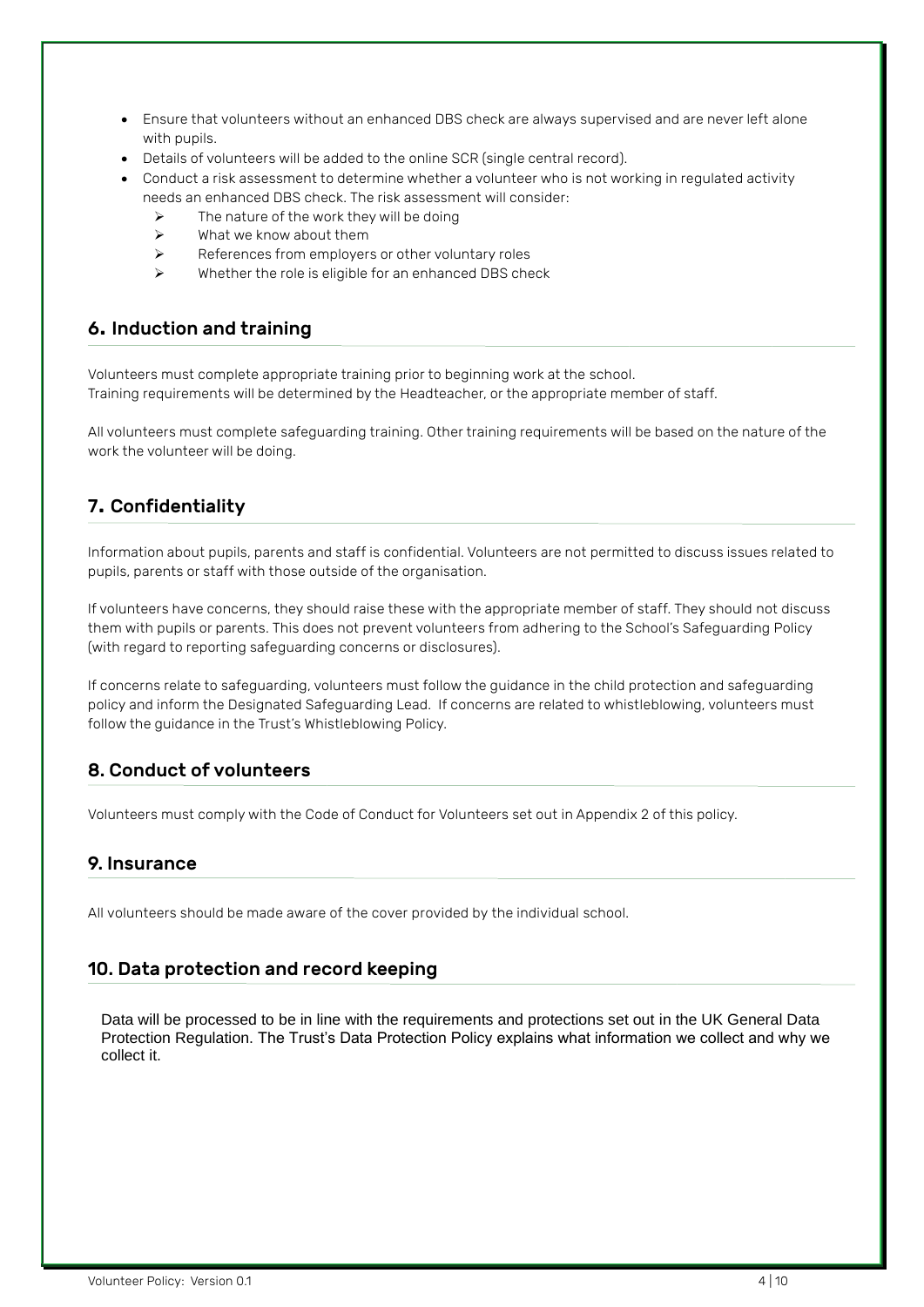## Appendix 1: Volunteer Application Form



Please complete the application form in full.

#### **Data protection notice**

Throughout this form, we ask for some personal data about you. We will only use this data in line with data protection legislation and process your data for one or more of the following reasons permitted in law:

- You have given us your consent
- We must process it to comply with our legal obligations

You will find more information on how we use your personal data in the Trust's Data Protection Policy which can be found on the Oak Trust website.

| Personal details  |  |  |  |  |
|-------------------|--|--|--|--|
| Name:             |  |  |  |  |
| Date of birth:    |  |  |  |  |
| Gender:           |  |  |  |  |
| Telephone number: |  |  |  |  |
| Email address:    |  |  |  |  |
| Home address:     |  |  |  |  |

| Disclosure and Barring Service (DBS) information              |                                                          |  |  |  |
|---------------------------------------------------------------|----------------------------------------------------------|--|--|--|
| Do you have a DBS<br>check?                                   |                                                          |  |  |  |
| If yes, what type of<br>check do you have?<br>(please circle) | Enhanced DBS / Enhanced DBS with barred list information |  |  |  |
| Date of check:                                                |                                                          |  |  |  |
| Certificate number:                                           |                                                          |  |  |  |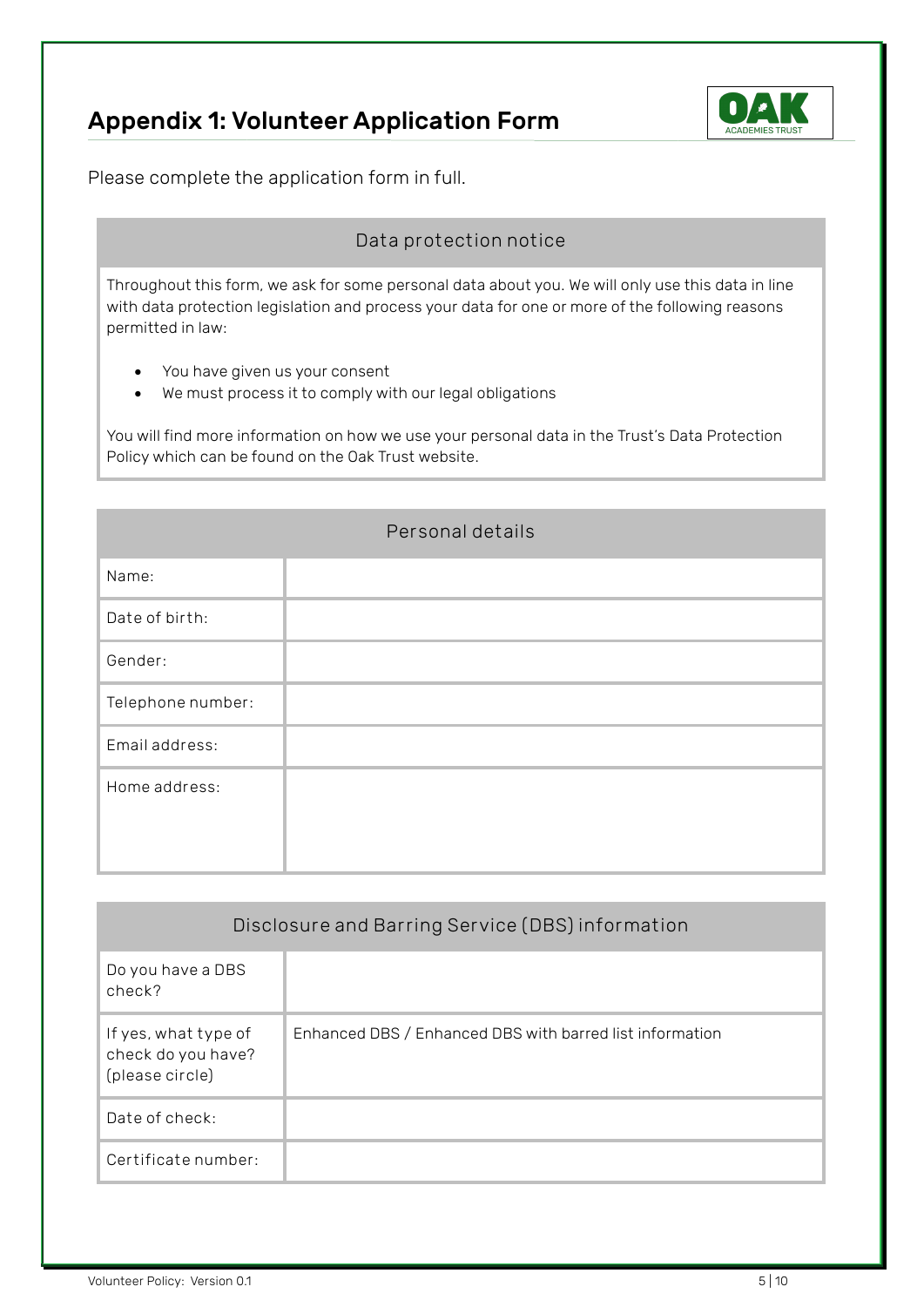| Availability                                        |        |         |           |          |        |
|-----------------------------------------------------|--------|---------|-----------|----------|--------|
|                                                     | Monday | Tuesday | Wednesday | Thursday | Friday |
| AM                                                  |        |         |           |          |        |
| <b>PM</b>                                           |        |         |           |          |        |
| Before<br>school                                    |        |         |           |          |        |
| After school                                        |        |         |           |          |        |
| Lunchtimes                                          |        |         |           |          |        |
| How many hours per week/month can you<br>volunteer? |        |         |           |          |        |
| Can you commit to at least 1 term?                  |        |         |           |          |        |

### **Experience and qualifications**

**Do you have experience working as a volunteer, especially with children? If yes, please include details in the box below.**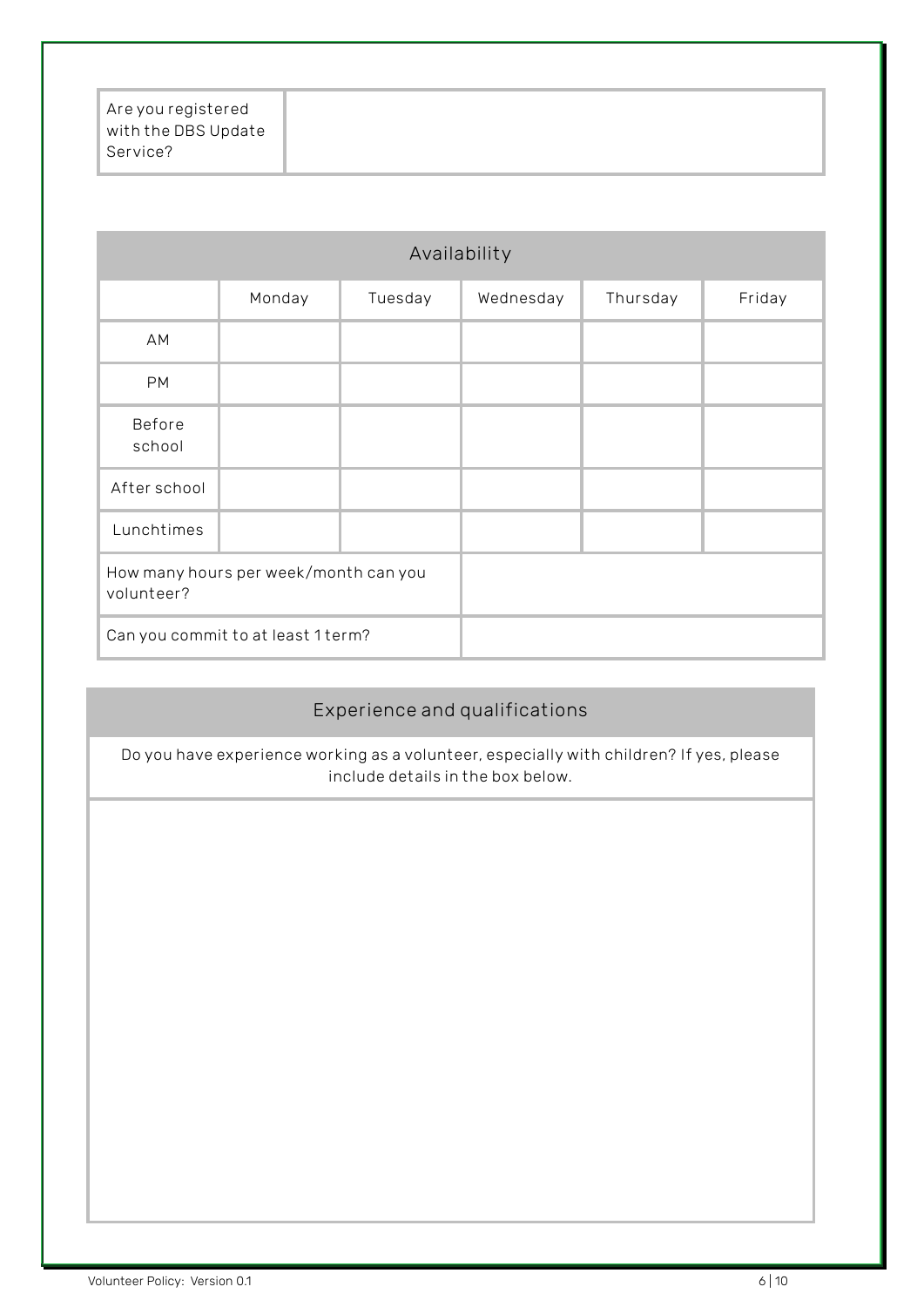**Why would you like to volunteer at this school?**

**Do you have any particular skills, employment experience you would like to share with the school? (For example, languages spoken, sports, etc)**

**Please list any relevant qualifications**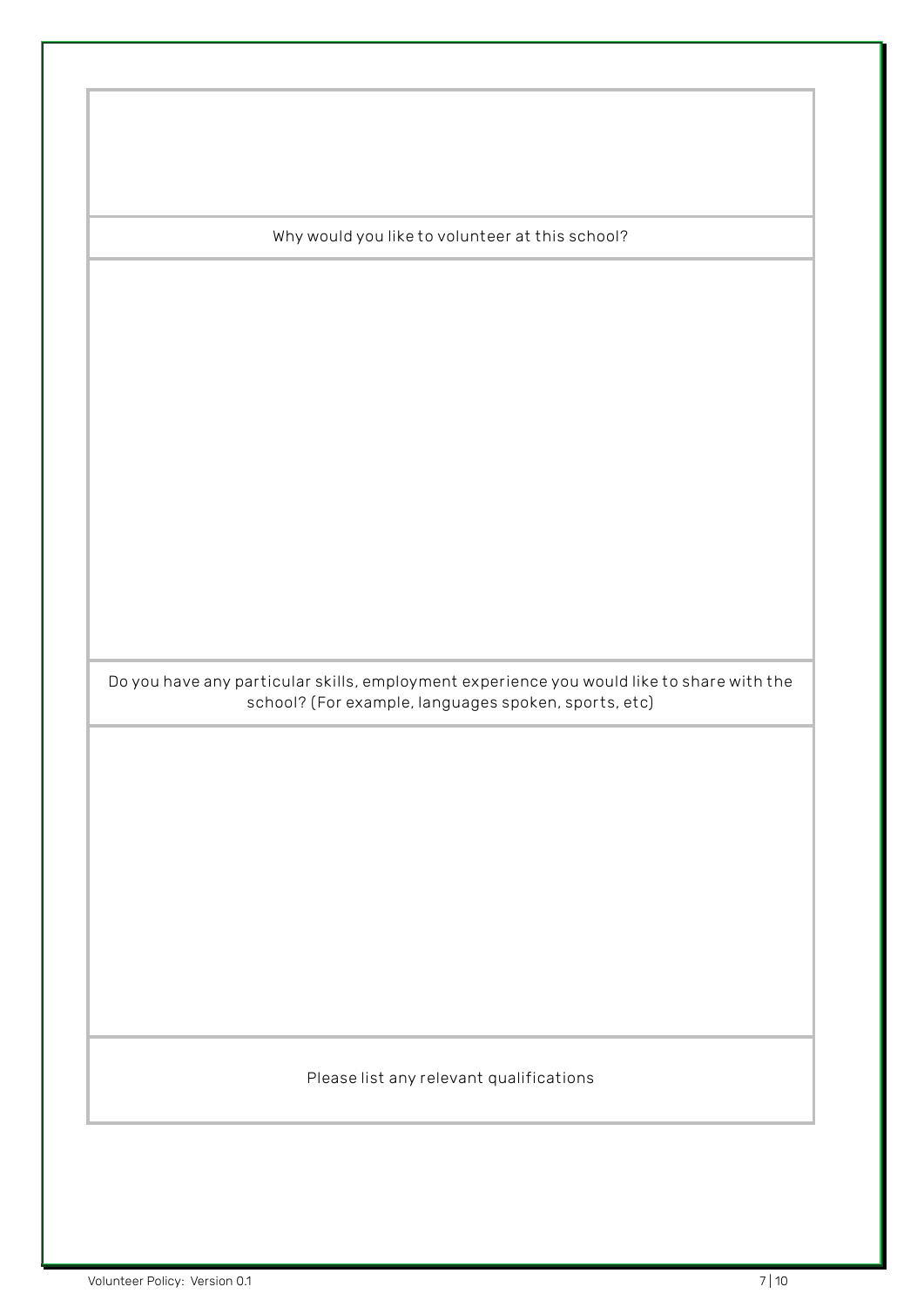#### **References**

**Your placement as a volunteer is subject to satisfactory references. Please give the details of two referees who can comment on your suitability (e.g., employers, other voluntary roles, etc).**

| Name:                | Name:                |
|----------------------|----------------------|
| Relationship to you: | Relationship to you: |
| Address:             | Address:             |
| Telephone number:    | Telephone number:    |
| Email address:       | Email address:       |

#### **Disability and accessibility**

The Trust is committed to ensuring that applicants with disabilities or impairments receive equal opportunities and treatment. If you have a disability or impairment, and would like us to make adjustments or arrangements to assist you, please state the arrangements you require: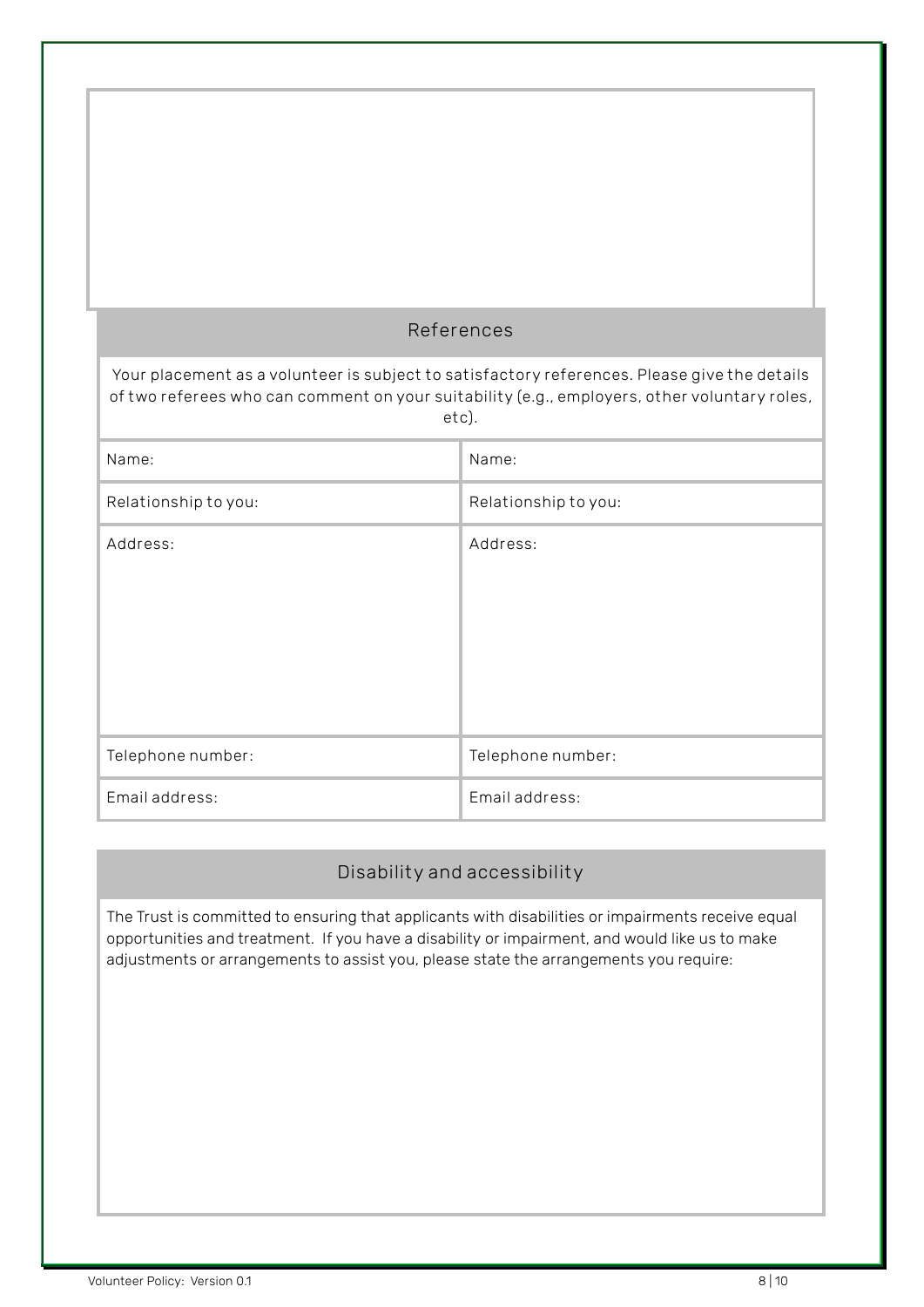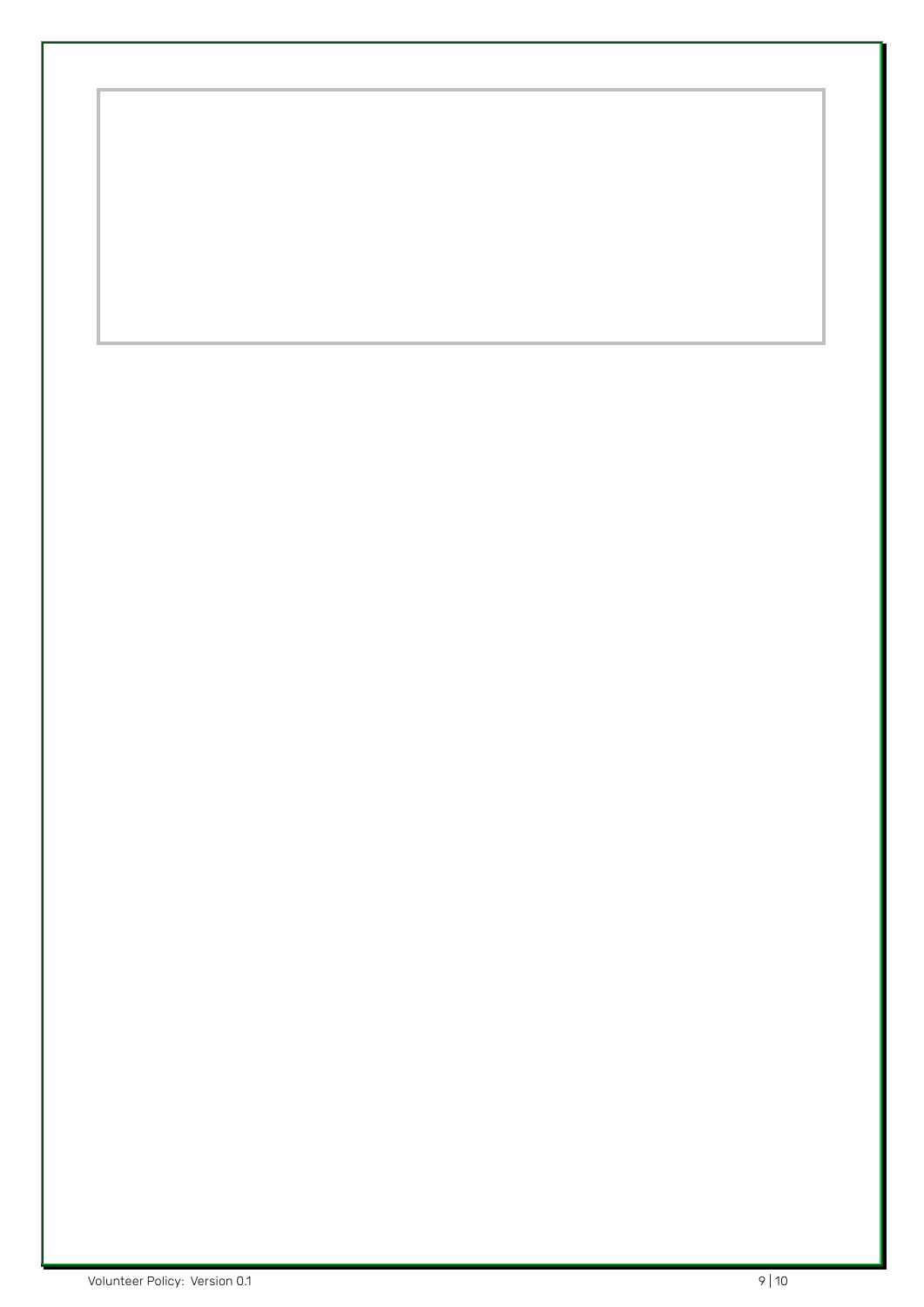## **Appendix 2: Code of Conduct for Volunteers**

By signing this form, volunteers agree to the following:

**Trust rules and policies**

Volunteers will follow all school / Trust rules and policies, including those on:

- Child protection
- ICT and internet acceptable use
- Online safety
- Mobile phones
- Data protection
- Health and safety
- **Equality**
- Whistleblowing
- **Behaviour**

Copies of the school / Trust policies are available on the school / Trust website or from the school office.

- **1. Professional conduct**
	- 1.1. Volunteers must accept and follow instructions provided by supervisors and ask for guidance or clarification if required. Questions can be directed to the supervising member of staff, or to the school's volunteer coordinator, if applicable.
	- 1.2. Behaviour management is the responsibility of school staff. If volunteers witness behaviour that is in breach of the school's behaviour policy or are struggling to manage the behaviour of pupils with whom they are working, they should alert the class teacher immediately. Volunteers should not attempt to reprimand pupils or issue sanctions.
	- 1.3. Volunteers must conduct themselves in a professional manner at all times. This includes:
		- 1.3.1. Dressing in a way that is professional and appropriate to the work undertaken
		- 1.3.2. Refraining from using inappropriate language
		- 1.3.3. Setting an example for pupils by acting in a way that reflects the school's / Trust's ethos and values
		- 1.3.4. Behaving in a way that is appropriate for the role they are undertaking
		- 1.3.5. Ensuring that comments, including those made on social media, do not bring the school into disrepute.
	- 1.4. Any receipt of gifts must be in accordance with the Trust's Finance Policy.
	- 1.5. Volunteers must not transport pupils in their own cars unless specific arrangements have been made with the school, and the pupil's parents have consented.
	- 1.6. Parent volunteers with children at the school must not act in a way that favours their own child and should not approach their child unnecessarily during the school day (for instance, during break times). They may not use their time as a volunteer to discuss their child's education with staff.
	- 1.7. If a volunteer is unable to come to school when they are expected/scheduled to be in, they must contact their supervisor or the school office as soon as possible. Inconsistent attendance may result in the placement being reviewed or terminated.
- **2. Safeguarding**
	- 2.1. Volunteers must be familiar with, and adhere to, the school's / Trust's safeguarding and child protection policy. Safeguarding training will be provided to all volunteers before they begin their placement.
	- 2.2. If volunteers have concerns about the welfare of a child, or if a child makes a disclosure, they should speak directly to the Designated Safeguarding Lead (DSL). Please contact the individual school to obtain this information.
	- 2.3. Volunteers should refrain from physical contact with pupils and should use their judgement to determine when physical contact is appropriate. If physical contact with pupils is required, volunteers should ask for a pupil's consent before touching them.